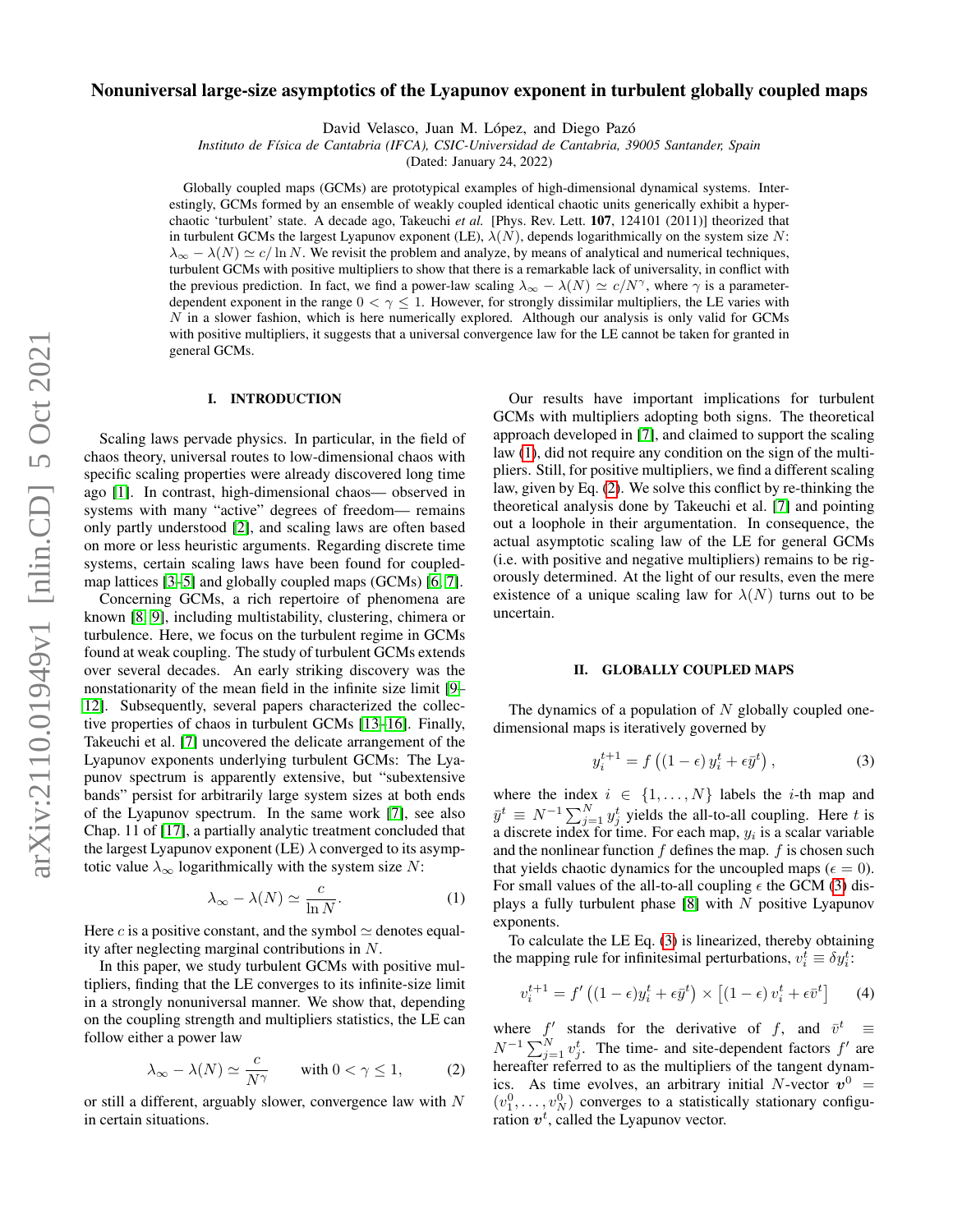

<span id="page-1-2"></span>FIG. 1. (a) Skewed-Bernoulli map [\(6\)](#page-1-0) with  $b = 4$ . (b,c) Two alternative forms of representing the LE of the SB-GCM as a function of the system size N, see x-axis. Parameters are  $\epsilon = 0.02$ ,  $b = 4$ , and the largest size is  $N = 409600$ . The goodness of the linear fittings is indicated in each panel by the regression coefficient  $R^2$ .

The LE is a scalar quantity that characterizes the average exponential growth rate of infinitesimal perturbations:  $\lambda = \lim_{t \to \infty} \frac{1}{t} \ln \|v^t\|$ . We may also obtain  $\lambda$  averaging the instantaneous logarithmic growth rate of the Lyapunov vector:

<span id="page-1-1"></span>
$$
\lambda = \left\langle \ln \left( \frac{\|\boldsymbol{v}^{t+1}\|}{\|\boldsymbol{v}^t\|} \right) \right\rangle. \tag{5}
$$

The bracket denotes the average over an infinite trajectory. According to the multiplicative Oseledets theorem [\[17,](#page-11-7) [18\]](#page-11-8), the value of  $\lambda$  is (with probability one) the same for all initial perturbations  $v^{t=0}$ , and all orbits starting in the basin of attraction of the chaotic attractor, provided the system is ergodic. Moreover,  $\lambda$  is an invariant that does not depend on the coordinate system nor on the specific norm type used in [\(5\)](#page-1-1).

In general the Lyapunov vector components may fluctuate between positive and negative signs. However, if  $f'$  takes only positive values, then all the Lyapunov vector components have the same sign (in other words, this is an absorbing configuration).

# III. PRELIMINARY NUMERICAL EVIDENCE

As a prototype of map with positive  $f'$  (multipliers) we choose the skewed-Bernoulli (SB) map:

<span id="page-1-0"></span>
$$
f_{SB}(x) = \begin{cases} bx & \text{if } 0 \le x \le \frac{1}{b} \\ \frac{bx - 1}{b - 1} & \text{if } \frac{1}{b} < x \le 1 \end{cases} \tag{6}
$$

Parameter  $b$  controls the chaoticity of the map. Figure  $1(a)$ shows  $f_{SB}(x)$  for parameter  $b = 4$ . The LE of a single uncoupled map depends on b as  $\lambda_1 = \ln b - (1 - 1/b) \ln(b - 1)$ , which takes the reference value  $\lambda_1 = 0.5623...$  for  $b = 4$ .



<span id="page-1-3"></span>FIG. 2. Empirical values of the exponent  $-\gamma$  for the SB-GCM as a function of the map parameter b. The coupling constant is fixed at  $\epsilon = 0.02$ . The red dashed line corresponds to the theoretical result for the RM model with bi-delta multipliers and the same parameter values.

We adopt  $b > 2$ , since for  $b = 2$  (skewness-free case) the dynamics is trivially chaotic with no intermittency.

Hereafter, the GCM made up of SB maps is referred to as SB-GCM for abbreviation. The coupling constant  $\epsilon$  in Eq. [\(3\)](#page-0-2) is chosen small, as this ensures a fully turbulent dynamics. The reference value  $\epsilon = 0.02$  was selected in [\[7\]](#page-11-1) and in Chap. 11 of [\[17\]](#page-11-7). The numerical value of the LE for the SB-GCM with  $(b, \epsilon) = (4, 0.02)$  and different system sizes is represented in Figs. [1\(](#page-1-2)b) and [1\(](#page-1-2)c). In each plot a different scaling with N is assumed. In Fig. [1\(](#page-1-2)b) we represent  $1/\ln N$ in the x-axis, and a linear fit yields  $\lambda_{\infty}$  and the slope  $-c$ . For comparison in Fig. [1\(](#page-1-2)c) a power-law scaling of the LE, see Eq. [\(2\)](#page-0-1), is assumed instead, such that the data are fitted to a straight line in log-log scale:  $\ln[\lambda_{\infty} - \lambda(N)] = k - \gamma \ln N$ . Our strategy was to determine what value of  $\lambda_{\infty}$  yields an optimal linear fit to our data. For the particular choice of the coupling strength  $\epsilon = 0.02$  and  $b = 4$  we obtain  $\gamma = 0.36$ . The fitting is apparently superior with the power law than with the logarithmic law. However, in the former case we have three fitting parameters instead of two.

In order to increase the numerical evidence we measured the LE for several values of b (fixing  $\epsilon = 0.02$ ) and determined the exponent  $\gamma$  following the procedure outlined above. Figure [2](#page-1-3) shows the measured value of  $\gamma$  as a function of b. A significant variation in the value of  $\gamma$  is apparent. The main goal of this paper is ascertain the power-law convergence of  $\lambda(N)$  to  $\lambda_{\infty}$ , and explain the dependence of the exponent  $\gamma$ on parameters.

#### IV. MAIN RESULTS

Before presenting our theoretical results, and more numerical simulations, it is convenient to anticipate which are the main results of this paper. In [\[7\]](#page-11-1) the logarithmic law [\(1\)](#page-0-0)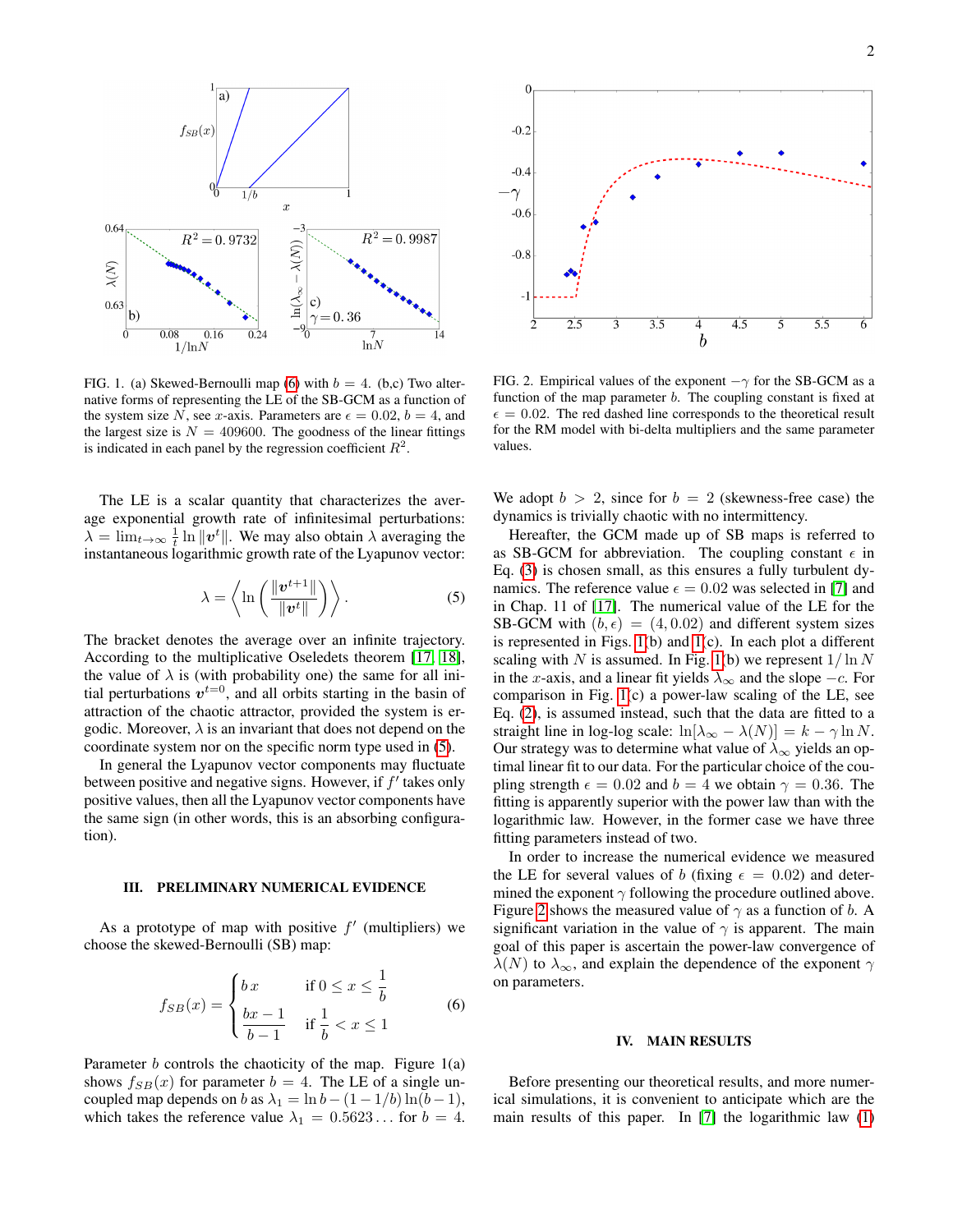was linked to the power-law tail of the distribution of Lyapunov vector components. More specifically, in the thermodynamic limit the decay was claimed to be an inverse square law:  $P(v \gg 1) \simeq c/v^2$ . Here, in contrast, we find that the tail can obey a more general expression:  $P(v \gg 1) \simeq c/v^{1+\alpha}$ , where the tail index  $\alpha$  depends on the model parameters. We distinguish three different regimes —labeled I, II and III—, in which the convergence of the LE to  $\lambda_{\infty}$  is different:

- 1. A first regime (I) with  $\alpha \geq 2$  in which, the LE exhibits a robust power law, given by Eq. [\(2\)](#page-0-1) with exponent  $\gamma = 1$ .
- 2. A second regime (II) in which  $1 < \alpha < 2$  and the exponent  $\gamma$  varies in the range (0,1) with a smooth dependence on the parameters.
- 3. A third regime (III), which is only present when the values of the multipliers are very broadly distributed. This regime is much more complicated to analyze in detail, as  $\alpha$  takes the value 1 (or smaller). This fact renders the analysis much more cumbersome and the main properties of this regime remain, in spite of our efforts, largely unknown. Our numerical simulations are consistent with a generalized logarithmic scaling  $\lambda_{\infty} - \lambda(N) \simeq (\ln N)^{-\delta}$ , but we must be cautions upon drawing general conclusions in this case.

### V. RANDOM MULTIPLIER MODEL

Given that direct numerical results with GCMs will be always inconclusive, we turn our view to a minimal model that can be theoretically analyzed. This is a stochastic model of the tangent-space dynamics of GCMs proposed in Ref. [\[7\]](#page-11-1). The model simply replaces the local multipliers  $f'$  in Eq. [\(4\)](#page-0-3) by independent identically distributed random numbers  $\mu_i^t$ . Hence we have

<span id="page-2-0"></span>
$$
v_i^{t+1} = \mu_i^t \left[ (1 - \epsilon) v_i^t + \epsilon \bar{v}^t \right]. \tag{7}
$$

Note that ignoring correlations between the multipliers is tantamount to ignoring the collective dynamics of the mean field  $\bar{y}^t$  present in actual GCMs. As in [\[7\]](#page-11-1), we assume weak correlations induced by the collective dynamics do not alter the final result. Our analytical results are entirely based on the random multiplier (RM) model [\(7\)](#page-2-0).

Before starting the analysis of [\(7\)](#page-2-0), we briefly introduce the three multiplier densities used to assess the validity of our results. Our first case study is the bi-delta density:

<span id="page-2-3"></span>
$$
\rho_{BD}(\mu) = \frac{1}{b}\delta(\mu - b) + \frac{b - 1}{b}\delta[\mu - b/(b - 1)].
$$
 (8)

This form for  $\rho(\mu)$  corresponds to the binary occurrence of  $f'$ for an unperturbed SB map with parameter b.

The second example is the log-normal distribution:

<span id="page-2-4"></span>
$$
\rho_{LN}(\mu) = \frac{1}{\sqrt{2\pi}a\mu}e^{-(\ln\mu)^2/(2a^2)}.
$$
 (9)

This distribution was originally considered in [\[7\]](#page-11-1) for the absolute value of the multiplier  $|\mu|$ . It is implemented by taking the exponential of uncorrelated zero-mean Gaussian random variables  $\xi_j^t$ :  $\mu_j^t = \exp(\xi_j^t)$ . The variance of  $\xi_j^t$  being  $a^2$ .

The last case study is the log-uniform distribution, in which the multipliers are chosen as the exponential of a uniform random variable in the interval  $[-m, m]$ . The multiplier density in this case has the form

<span id="page-2-5"></span>
$$
\rho_{LU}(\mu) = \begin{cases} \frac{1}{2m\mu} & \text{if } e^{-m} < \mu < e^m\\ 0 & \text{otherwise} \end{cases}
$$
 (10)

# <span id="page-2-6"></span>VI. THE ASYMPTOTIC LYAPUNOV EXPONENT  $\lambda_{\infty}$

Restricting to positive multipliers allows us to obtain analytical expressions for the LE. First, we average both sides of Eq. [\(7\)](#page-2-0):

<span id="page-2-1"></span>
$$
\bar{v}^{t+1} = (1 - \epsilon)\overline{\mu v}^t + \epsilon \bar{\mu}^t \bar{v}^t, \tag{11}
$$

where  $\overline{\mu v}^t \equiv N^{-1} \sum_{j=1}^N \mu_j^t v_j^t$ . The positiveness of the vector components makes their average equal to the taxicab norm; or more formally,  $\bar{v}^t = ||\mathbf{v}^t||_1 = (1/N) \sum_{i=1}^N v_i^t$ . From Eq. [\(11\)](#page-2-1) we obtain the ratio between consecutive perturbation averages:

$$
\frac{\bar{v}^{t+1}}{\bar{v}^t} = \bar{\mu}^t \left[ \epsilon + (1 - \epsilon) \frac{\overline{\mu v}^t}{\bar{\mu}^t \bar{v}^t} \right],\tag{12}
$$

and, according to Eq. [\(5\)](#page-1-1), the LE equals the average of the logarithm of the above formula:

<span id="page-2-2"></span>
$$
\lambda(N) = \left\langle \ln \bar{\mu}^t \right\rangle + \left\langle \ln \left[ \epsilon + (1 - \epsilon) \frac{\bar{\mu} \bar{v}^t}{\bar{\mu}^t \bar{v}^t} \right] \right\rangle. \tag{13}
$$

We wish to determine here the value of the LE in the thermodynamic limit  $\lambda_{\infty} = \lambda(N \to \infty)$ . Of the two terms contributing to  $\lambda(N)$  in Eq. [\(13\)](#page-2-2), the first one is trivial since the sample average of the multipliers converges to its mean:  $\lim_{N\to\infty}\bar{\mu}^t=\langle\mu\rangle$ . To recognize the asymptotic behavior of

$$
s^t \equiv \frac{\overline{\mu v}^t}{\overline{\mu}^t \overline{v}^t} \tag{14}
$$

in Eq. [\(13\)](#page-2-2) is crucial to complete the result.

As a preliminary step we prove first that the expected value of  $s^t$  equals 1, just assuming the all the Lyapunov vector components are statistically equivalent. First, we rewrite  $s^t = \sum_j \tilde{\mu}_j^t v_j^t / (\sum v_j^t)$ , where  $\tilde{\mu}_j^t = \mu_j^t / \bar{\mu}^t$ . Now the expected value of  $s$  is

$$
\langle s^t \rangle = \left\langle \frac{\sum_j \tilde{\mu}_j^t v_j^t}{\sum_j v_j^t} \right\rangle = \left\langle \sum_{j=1}^N \tilde{\mu}_j^t v_j^t \right\rangle = \sum_{j=1}^N \left\langle \tilde{\mu}_j^t \right\rangle \left\langle v_j^t \right\rangle = 1,
$$
\n(15)

where we have chosen the normalization  $\sum_j v_j^t = 1$  in the second equality, used the independence of  $\tilde{\mu}_j$  and  $v_j^t$ , and substituted  $\langle \tilde{\mu}_j^t \rangle$  and  $\langle v_j^t \rangle$  by 1 and  $1/N$ , respectively. Now, we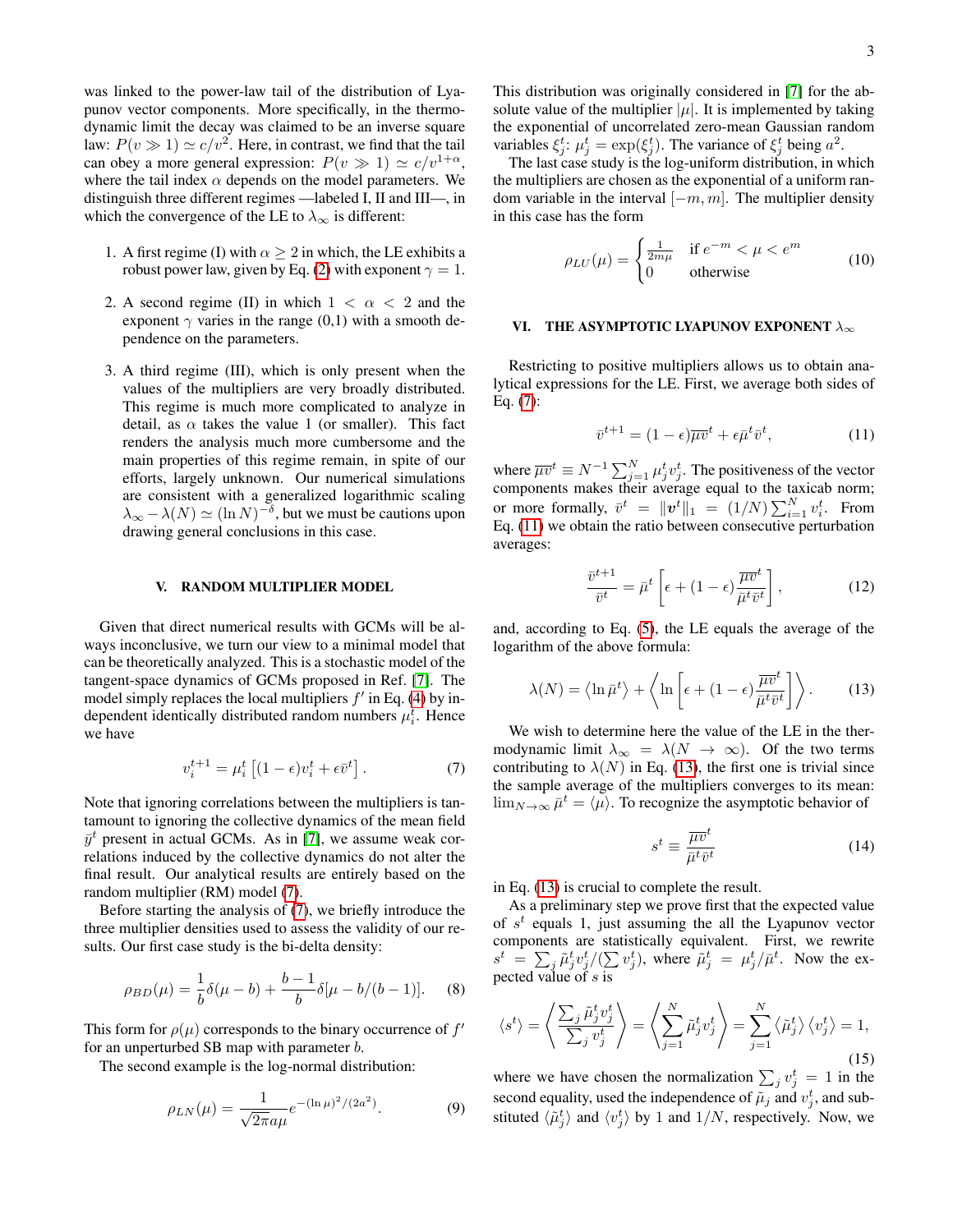consider the thermodynamic limit of Eq. [\(13\)](#page-2-2). Due to the convexity of the logarithm, the expected value of  $\ln[\epsilon + (1 - \epsilon)s^t]$ is not larger than  $\ln[\epsilon + (1 - \epsilon) \langle s^t \rangle]$ , we obtain that

<span id="page-3-10"></span>
$$
\lambda_{\infty} \leq \ln \langle \mu \rangle. \tag{16}
$$

The previous constraint turns into an equality with a few additional assumptions. Let us assume that, given a certain norm (e.g.  $\bar{v} = 1$ ), each Lyapunov vector component is uncorrelated from the rest and it is drawn from a stationary probability density  $P_s(v)$ . If such a  $P_s(v)$  really exists is discussed later on. As the multipliers and the vector components are uncorrelated, we have a quite robust trivial result:  $\lim_{N\to\infty} s^t = 1$ , provided the expected value of  $v$  exists, see e.g. [\[19\]](#page-11-9). We get thus the simple relation:

<span id="page-3-0"></span>
$$
\lambda_{\infty} = \ln \langle \mu \rangle. \tag{17}
$$

This value of  $\lambda_{\infty}$  is larger than  $\lambda_1 = \langle \ln \mu \rangle$ , the LE for a single uncoupled map. This means that an extreme 'coupling sensitivity of chaos' [\[20\]](#page-11-10) shows up in the thermodynamic limit. The identity in Eq. [\(17\)](#page-3-0) is valuable for the numerical validation of the theory with the RM model since  $\lambda_{\infty}$  is not a fitting parameter anymore (in contradistinction to the general case of GCMs).

# VII. THE LYAPUNOV VECTOR AND ITS LOCALIZATION

Before addressing our main question (i.e., the size dependence of the LE), it is necessary to suitably describe the Lyapunov vector in the thermodynamic limit ( $N \to \infty$ ). Indeed, as shown later, the localization strength of the Lyapunov vector is intimately related with the convergence of the LE with N.

First of all, we note that in the thermodynamic limit Lyapunov vector components are expected to be distributed as a stationary density if the exponential amplification is re-moved [\[17\]](#page-11-7):  $P(v,t) = P(v e^{-\lambda_{\infty} t}, 0)$  [\[21\]](#page-11-11). The norm of the Lyapunov vector is irrelevant as it can always be scaled out. Hence we only need  $P(v, 0) = P_s(v)$ . Takeuchi et al. [\[7\]](#page-11-1) addressed the problem resorting to a Hopf-Cole transformation and then solving the stationary solution of Fokker-Planck equation. We replicate part of their mathematical treatment in the following lines. We note, however, that the conclusions of our analysis are radically different.

First of all, we make the Hopf-Cole transformation of the vector components:

<span id="page-3-7"></span>
$$
u_i^t = \ln v_i^t. \tag{18}
$$

As we are assuming positive multipliers  $\mu_j^t > 0$ , the  $v_i^t$  remain above zero at all times, hence no absolute value is required to take the logarithm [\[22\]](#page-11-12).

In terms of the  $u$  variables the evolution equation of the RM model [\(7\)](#page-2-0) becomes:

$$
u_j^{t+1} = u_j^t + \ln \mu_j^t + \ln(1 - \epsilon) + \ln \left( 1 + \frac{\epsilon \bar{v}^t e^{-u_j^t}}{1 - \epsilon} \right). \tag{19}
$$

For simplicity of notation, we keep  $\bar{v}^t$  instead of writing  $\bar{e}^{\bar{u}^t}$ .

Replacing a discrete difference in time by a time derivative, the corresponding Fokker-Planck equation for the density  $P(u, t)$  in the co-moving reference frame at velocity  $\lambda_{\infty}$ is

<span id="page-3-1"></span>
$$
\partial_t \tilde{P}(u,t) = -\partial_u [(\lambda_0(u) - \lambda_\infty) \tilde{P}(u,t)] + \frac{D}{2} \partial_{uu} \tilde{P}(u,t),
$$
\n(20)

where

<span id="page-3-3"></span>
$$
\lambda_0(u) = \langle \ln \mu \rangle + \ln(1 - \epsilon) + \ln\left(1 + \frac{\epsilon \bar{v} e^{-u}}{1 - \epsilon}\right), \quad (21)
$$

and the constant  $D$  is the variance of the noise, which is given by

<span id="page-3-4"></span>
$$
D = \text{var}(\ln \mu) \tag{22}
$$

If the constant  $\lambda_{\infty}$  is the LE in the limit  $N \to \infty$ , a stationary solution,  $\tilde{P}_s(u)$ , of [\(20\)](#page-3-1) exists and is given by the solution of

<span id="page-3-2"></span>
$$
\frac{d}{du}[(\lambda_{\infty} - \lambda_0(u))\tilde{P}_s(u)] + \frac{D}{2}\frac{d^2}{du^2}\tilde{P}_s(u) = 0.
$$
 (23)

We do not need the exact solution of this equation, only the asymptotic (large u) decay of  $\tilde{P}_s(u)$  will be of our interest. The solution of [\(23\)](#page-3-2) exhibits an exponential decay:

<span id="page-3-8"></span>
$$
\tilde{P}_s(u \to \infty) \simeq k \, e^{-\alpha u},\tag{24}
$$

where  $\alpha = 2[\lambda_{\infty} - \lambda_0(u \to \infty)]/D$  measures the Lyapunov vector localization strength. Recalling Eqs. [\(21\)](#page-3-3) and [\(22\)](#page-3-4) we can express  $\alpha$  in terms of  $\epsilon$  and the statistical properties of  $\mu$ :

<span id="page-3-5"></span>
$$
\alpha = 2 \frac{\lambda_{\infty} - \langle \ln \mu \rangle - \ln(1 - \epsilon)}{\text{var}(\ln \mu)}.
$$
 (25)

This formula relates the Lyapunov vector localization index  $\alpha$  with  $\lambda_{\infty}$ , the multiplier density, and the coupling strength  $\epsilon$ . As intuitively expected  $\alpha$  grows with  $\epsilon$ , i.e., the vector becomes less localized as the coupling is increased.

Moreover, as we already know  $\lambda_{\infty}$ , via Eq. [\(17\)](#page-3-0), the value of exponent  $\alpha$  in Eq. [\(25\)](#page-3-5) becomes completely determined:

<span id="page-3-6"></span>
$$
\alpha = 2 \frac{\ln \langle \mu \rangle - \langle \ln \mu \rangle - \ln (1 - \epsilon)}{\text{var}(\ln \mu)}.
$$
 (26)

This formula relates the localization strength of the Lyapunov vector, i.e. its tail index  $\alpha$ , with known quantities. As a numerical check, the empirical  $\tilde{P}_s(u)$  is represented in Fig. [3](#page-4-0) for specific parameters of the RM model with bi-delta multiplier density. The observed decay rate at large  $u$  is in good agree-ment with the result of Eq. [\(26\)](#page-3-6):  $\alpha = 1.44$ . The asymptotic slope predicted by Takeuchi et al. is  $-2$  (i.e.,  $\alpha = 1$ ), which is in clear disagreement with the data.

Reverting the Hopf-Cole transformation in [\(18\)](#page-3-7), Eq. [\(24\)](#page-3-8) translates into a power-law tail of the stationary density of the vector components:

<span id="page-3-9"></span>
$$
P_s(v \to \infty) \simeq k' \, v^{-1-\alpha}.\tag{27}
$$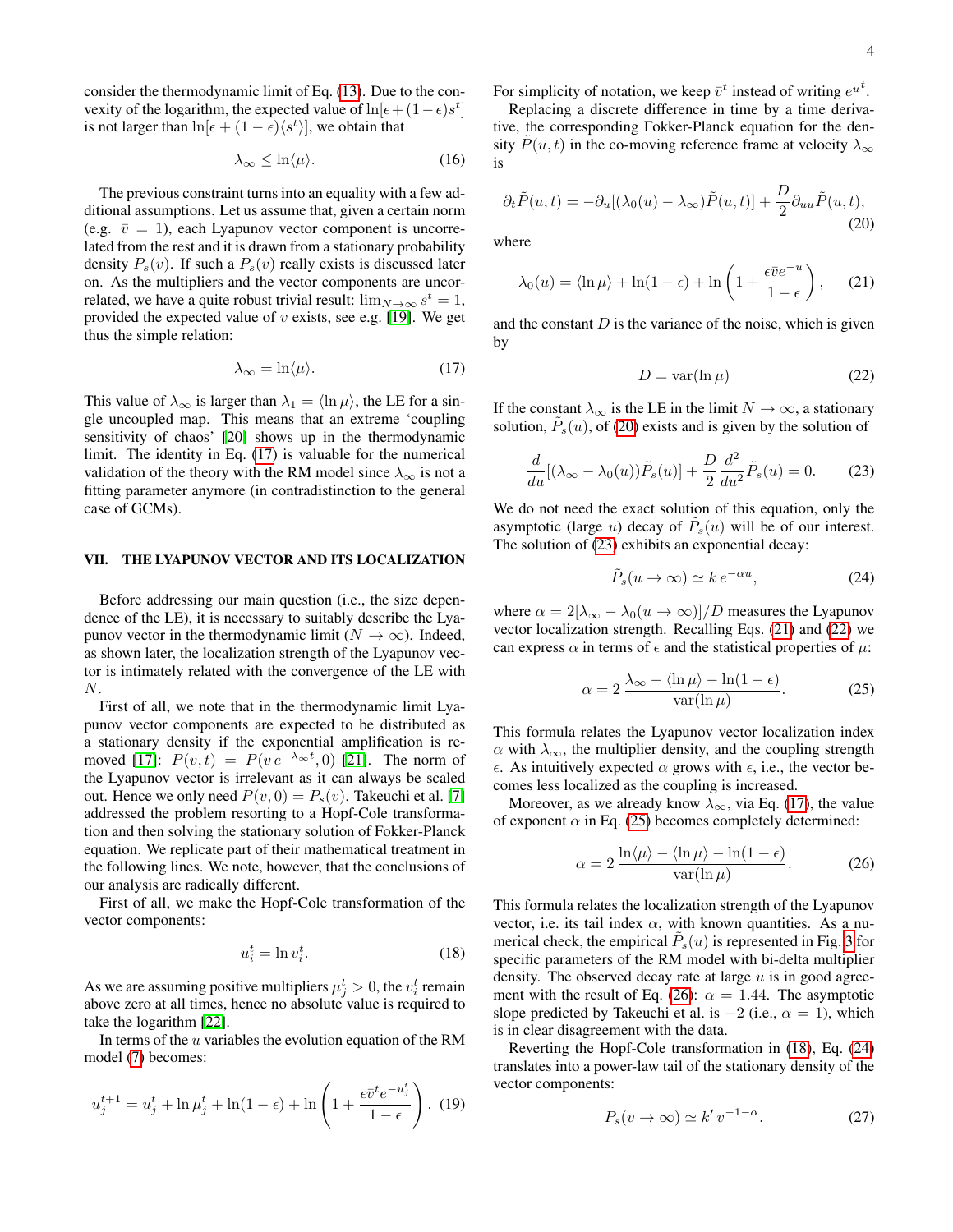

<span id="page-4-0"></span>FIG. 3. Probability density  $\tilde{P}_s(u)$  obtained form numerical simulations of the RM model with bi-delta density [\(8\)](#page-2-3) and parameters  $\epsilon = 0.02$ ,  $b = 3$ . The system size is  $N = 409600$ , and the components of the Lyapunov vector were retrieved at 100 different times, fixing  $\bar{v} = 1$ , to estimate  $\bar{P}_s(u)$ . The straight lines correspond to the exponential  $\propto e^{-\alpha u}$ , with  $\alpha = 1$  (red), as predicted in [\[7\]](#page-11-1), and  $\alpha = 1.44$  (blue), as obtained from our theory in Eq. [\(26\)](#page-3-6), see also Table I.

We can go one step forward and use Eq.  $(26)$  to generate phase diagrams for the three multiplier probability distribution types introduced in Sec. V. In Fig. [4](#page-5-0) we show the phase diagrams for the bi-delta, log-normal, and log-uniform multiplier densities in panels (a), (b) and (c), respectively. The ranges of  $\epsilon$  depicted in Fig. [4](#page-5-0) can be particularly large since the RM model is always representing the turbulent regime. In actual GCMs, turbulence typically ceases to exist already for  $\epsilon \sim 0.1$ .

The level lines  $\alpha = 2$  and  $\alpha = 1$  are specially interesting, as they mark the boundaries between different regimes, depending on the statistical properties of the random multipliers and coupling strength. In particular, the line  $\alpha = 2$ , Fig. [4\(](#page-5-0)c), is the boundary that separates models for which the probability density of vector components,  $P_s(v)$ , exhibits a finite variance from those where it does not. The effect of model parameters on the asymptotic scaling properties of the LE with the system size will be analyzed in detail in Sec. [VIII.](#page-4-1)

The existence of these boundary lines depends on the random multipliers specific statistics. Note, for instance, that the level line  $\alpha = 1$ , does not exist for the bi-delta multiplier distribution, and coincides with  $\epsilon = 0$  for the log-normal distribution (see Figs. [4\(](#page-5-0)a) and [4\(](#page-5-0)b)). However, for the loguniform multiplier distribution this line is indeed present at finite  $\epsilon$  values, see Fig. [4\(](#page-5-0)c). We stress here that, in the green shaded region, Fig. [4\(](#page-5-0)c), our previous theory breaks down, since it predicts  $\alpha < 1$ . This possibility is forbidden because for any finite population, such a density leads to a paradoxical result, as we explain in the following. In a finite population we can fix  $\bar{v} = 1$ , and the largest component  $v_{max}$  cannot be larger than N. However, if one draws the vector components from a density with a tail decaying as  $v^{-1-\alpha}$  inconsistencies arise. The probability for one vector component being larger than N is  $Pr(v > v_{max} = N) = \int_{N}^{\infty} P_s(v) dv \sim N^{-\alpha};$ and the probability all components are below  $N$  is roughly

 $(1 - N^{-\alpha})^N \simeq 1 - N^{1-\alpha}$ , which approaches 1 if  $\alpha > 1$ . If  $\alpha$  < 1, some components will exceed the largest allowed value  $v_{max} = N$  almost surely as N grows. In the marginal case  $\alpha = 1$ , the situation is exactly at the edge.

In the next section we analyze the regular case,  $\alpha > 1$ , and derive a power-law convergence for the LE. The study of the anomalous green region in Fig. [4\(](#page-5-0)c), is postponed to Sec. [IX.](#page-7-0)

# <span id="page-4-1"></span>VIII. REGIMES I AND II: POWER-LAW CONVERGENCE OF THE LYAPUNOV EXPONENT

The convergence of the LE to  $\lambda_{\infty}$  whenever  $\alpha > 1$  is analyzed next, performing a perturbation expansion of Eq. [\(13\)](#page-2-2). We start replacing all  $\bar{\mu}^t$  by  $\langle \mu \rangle$  in Eq. [\(13\)](#page-2-2). This approximation is sensible provided that the multipliers are not fat-tailed distributed, what we forbid. Time fluctuations of  $\bar{\mu}^t$  yield deviations of order  $N^{-1}$ , e.g.  $\ln \bar{\mu}^t \simeq \ln \langle \mu \rangle + O(N^{-1})$ . These  $O(N^{-1})$  terms can be safely neglected, as the convergence of  $\lambda(N)$  to  $\lambda_{\infty}$  is dominated by the statistics of the vector components as verified a posteriori. Keeping in mind that terms of order  $O(N^{-1})$  are neglected, Eq. [\(13\)](#page-2-2) yields the approximation

<span id="page-4-3"></span>
$$
\lambda(N) \simeq \lambda_{\infty} + \langle \ln \left[ \epsilon + (1 - \epsilon) s^t \right] \rangle. \tag{28}
$$

Now, given that  $\lim_{N \to \infty} s^t = 1$  and  $\langle s^t \rangle = 1$ , we Taylor expand the logarithm up to second order:

$$
\lambda_{\infty} - \lambda(N) \simeq \frac{(1 - \epsilon)^2}{2} \text{var}(s^t). \tag{29}
$$

To proceed further with the calculation we can resort to Eq. (3) in Ref. [\[19\]](#page-11-9). Nevertheless, the interested reader can find the detailed calculation in the Appendix. The final result for the leading order correction to  $\lambda_{\infty}$  is:

<span id="page-4-2"></span>
$$
\lambda_{\infty} - \lambda(N) \simeq \frac{(1 - \epsilon)^2 \text{var}(\mu)}{2\langle \mu \rangle^2} \left\langle \frac{\sum_{j=1}^N (v_j^t)^2}{\left(\sum_{j=1}^N v_j^t\right)^2} \right\rangle. \tag{30}
$$

In the Appendix the goodness of the approximations are tested for the bi-modal multiplier density. Unfortunately, even for moderate values of b, say above 4, to achieve the asymptotic regime is computationally too demanding for our current numerical capabilities.

With Eq. [\(30\)](#page-4-2) the problem reduces to properly estimate the average in the right hand side. Writing that equation in this form:

$$
\lambda_{\infty} - \lambda(N) \simeq \frac{(1 - \epsilon)^2 \text{var}(\mu)}{2\langle \mu \rangle^2 N} \left\langle \frac{\overline{v^2}^t}{\left(\overline{v}^t\right)^2} \right\rangle, \qquad (31)
$$

it becomes apparent that the expected convergence rate of the LE would be  $N^{-1}$  if the Lyapunov vector was completely delocalized, i.e., all components taking comparable values on average. However this is not the case because, as seen above, the components of the Lyapunov vector are distributed with a power-law tail (in the thermodynamic limit). Therefore, we must examine the average in Eq. [\(30\)](#page-4-2) more carefully.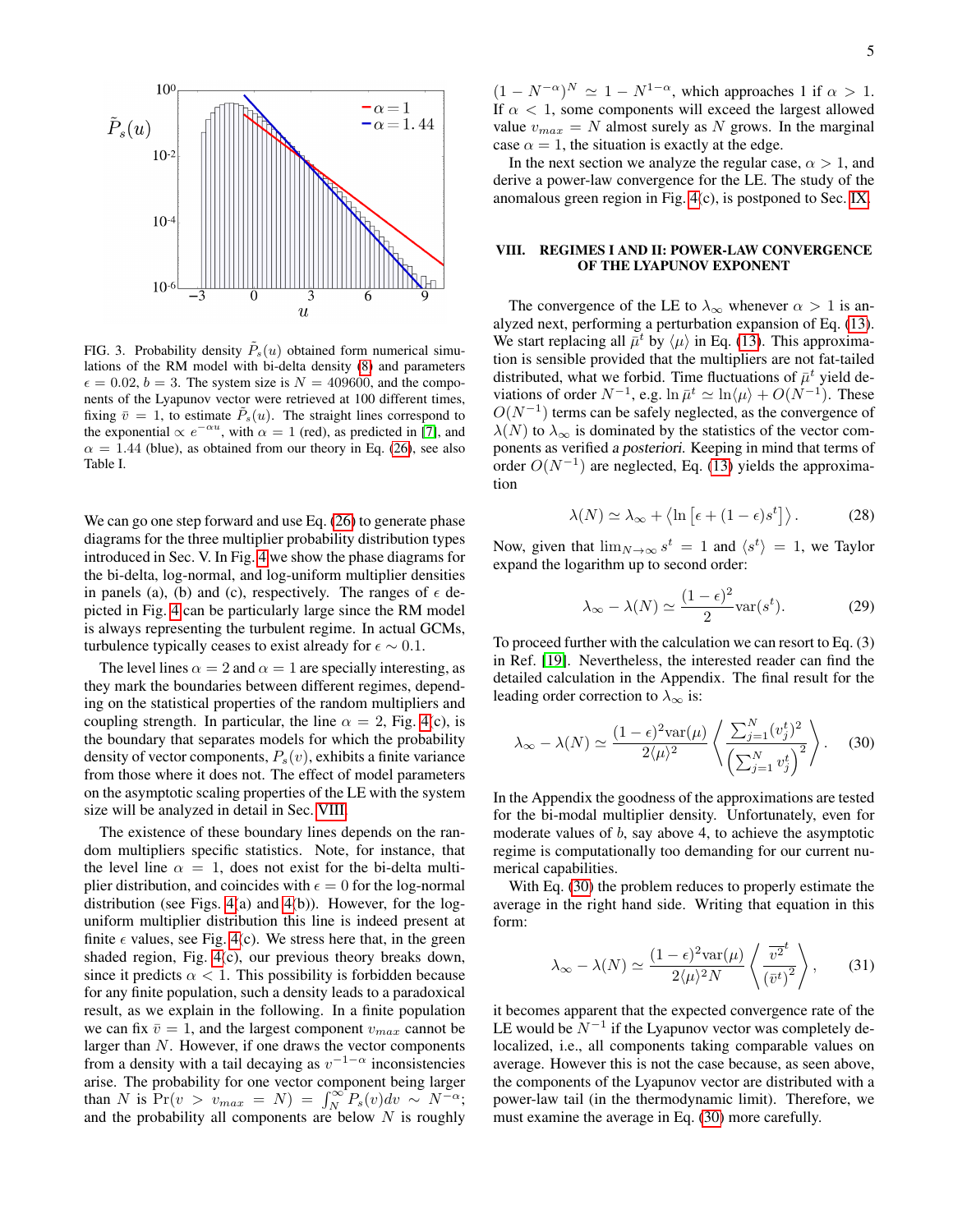

<span id="page-5-0"></span>FIG. 4. Phase diagrams of the RM model for three multiplier densities: (a) Bi-delta, Eq. [\(8\)](#page-2-3); (b) Log-normal, Eq. [\(9\)](#page-2-4); (c) Log-uniform, Eq. [\(10\)](#page-2-5). Level lines of  $\alpha = 1, 2$ , obtained from Eq. [\(26\)](#page-3-6), enclose regimes I, II and III.

TABLE I. Statistical properties of the three multiplier probability density types we study in this paper. The last column is the theoretical prediction for the tail index  $\alpha$  describing the asymptotic decay of the Lyapunov vector components distribution for each RM model, according to Eq. [\(26\)](#page-3-6). (\*) In the case of the log-uniform density the result is valid only for  $\alpha > 1$ .

<span id="page-5-4"></span>

| Density $\rho(\mu)$                                       | $\lambda_{\infty} = \ln \langle \mu \rangle$ | $\langle \ln \mu \rangle$ | $var(\ln \mu)$  | Tail index <sup>*</sup> $\alpha$                                                                                                                                                                                      |
|-----------------------------------------------------------|----------------------------------------------|---------------------------|-----------------|-----------------------------------------------------------------------------------------------------------------------------------------------------------------------------------------------------------------------|
| $Bi$ -delta, Eq. $(8)$                                    | $\ln 2$                                      |                           |                 | $\tfrac{1}{b}\ln b + \tfrac{b-1}{b}\ln\left(\tfrac{b}{b-1}\right)\ \tfrac{(b-1)\ln^2(b-1)}{h^2}\ \tfrac{2b\left[b\ln\left(\tfrac{2}{1-\epsilon}\right)-(b-1)\ln\left(\tfrac{b}{b-1}\right)-\ln b\right]}{(b-1)(b-1)}$ |
| Log-normal, Eq. $(9)$                                     | $rac{a^2}{2}$                                |                           |                 | $1-\frac{2\ln(1-\epsilon)}{2}$                                                                                                                                                                                        |
| Log-uniform, Eq. (10) $\ln\left(\frac{\sinh m}{m}\right)$ |                                              |                           | $\frac{m^2}{3}$ | $\frac{6\left[\ln\left(\frac{\sinh m}{m}\right)-\ln(1-\epsilon)\right]}{m}$                                                                                                                                           |

# **A.** Exponent  $\gamma$

Actually, calculating the average

<span id="page-5-1"></span>
$$
T_N \equiv \left\langle \frac{\sum_{j=1}^N (v_j^t)^2}{\left(\sum_{j=1}^N v_j^t\right)^2} \right\rangle \tag{32}
$$

that appears in Eq. [\(30\)](#page-4-2) turns out to be a formidable task. We have N non-independent Lyapunov vector components evolving in time. To proceed further we assume that the distribution of  $v$  in the thermodynamic limit is all we need to estimate Eq. [\(32\)](#page-5-1) at leading order. Correlations originating from the finiteness of the population are regarded as higher-order effects, which we shall ignore within our approximation. Thus, we assume vector components  $v_i$  are independent (identically distributed) random variables. Under this natural assumption analytical results are available in the mathematical literature. For distributions with a Pareto-type decay and tail index  $\alpha$ , i.e. Eq. [\(27\)](#page-3-9), the asymptotic dependence of  $T<sub>N</sub>$  on N is analytically known to scale as [\[23,](#page-11-13) [24\]](#page-11-14):

<span id="page-5-2"></span>
$$
T_N \sim \begin{cases} \Gamma(2-\alpha)\ell(N)N^{1-\alpha} & \text{for } 1 < \alpha < 2\\ \langle v^2 \rangle N^{-1} & \text{for } \alpha > 2 \end{cases} \tag{33}
$$

Here  $\ell(N)$  is a "slowly varying function" satisfying  $\lim_{N\to\infty} \ell(N)/\ln(N) = 0$ , and we have fixed  $\langle v \rangle = 1$  to make the expressions less convoluted. According to Eq. [\(33\)](#page-5-2), the statistic  $T_N$  decays as a power of N for all  $\alpha$  values, and so does  $\lambda_{\infty} - \lambda(N)$  by virtue of Eq. [\(30\)](#page-4-2). Specifically, if  $\alpha > 2$ , the probability  $P_s(v)$  in Eq. [\(27\)](#page-3-9) has finite variance and the trivial exponent, corresponding to a delocalized vector, is immediately recovered. In contrast, if  $1 < \alpha < 2$  the

exponent adopts a nontrivial value:  $\gamma = \alpha - 1$ . For the sake of clarity, we find it convenient to cast these results into a single expression:

<span id="page-5-3"></span>
$$
\gamma_{i.i.d.} = \min(\alpha - 1, 1),\tag{34}
$$

where  $\alpha > 1$  has a known dependence on the distribution of the multipliers given by our theory through Eq. [\(26\)](#page-3-6). The subscript *i.i.d.* indicates that the hypothesis of independent vector components is assumed. Remarkably, the stronger the localization of the Lyapunov vector the slower the convergence of the Lyapunov exponent, i.e.  $\gamma \to 0^+$  as  $\alpha \to 1^+$ .

Here concludes the proof of our main result in Eq. [\(2\)](#page-0-1), supplemented by Eqs. [\(34\)](#page-5-3) and [\(26\)](#page-3-6). The correctness of our prediction for the exponent  $\gamma$  relies on the validity of the assumption of complete independence of the vector components. This is a reasonable approximation, albeit not fully justified. Nonetheless, the main result summarized in the power law in Eq. [\(2\)](#page-0-1) is probably quite robust. For comparison, let us mention that the behavior of  $T_N$  when the  $v_j$ 's are drawn in a deterministic way —selecting values at which the cumulative distribution function equals  $(j-1)/N$  is also a power law with a slightly different exponent [\[23\]](#page-11-13):  $\gamma_{\text{det}} = \min(2 - 2/\alpha, 1)$ . As  $\gamma_{i.i.d.}$ , also  $\gamma_{\text{det}}$  equals 1 for  $\alpha \geq 2$  and vanishes as  $\alpha \to 1$ . The difference between  $\gamma_{\text{det}}$ and  $\gamma_{i.i.d.}$  is no more than 0.17 (the maximum difference is achieved at  $\alpha = \sqrt{2}$ ). Expressing some caution, we believe this may give an idea of the degree of accuracy of the results based upon the  $i.i.d.$  hypothesis above.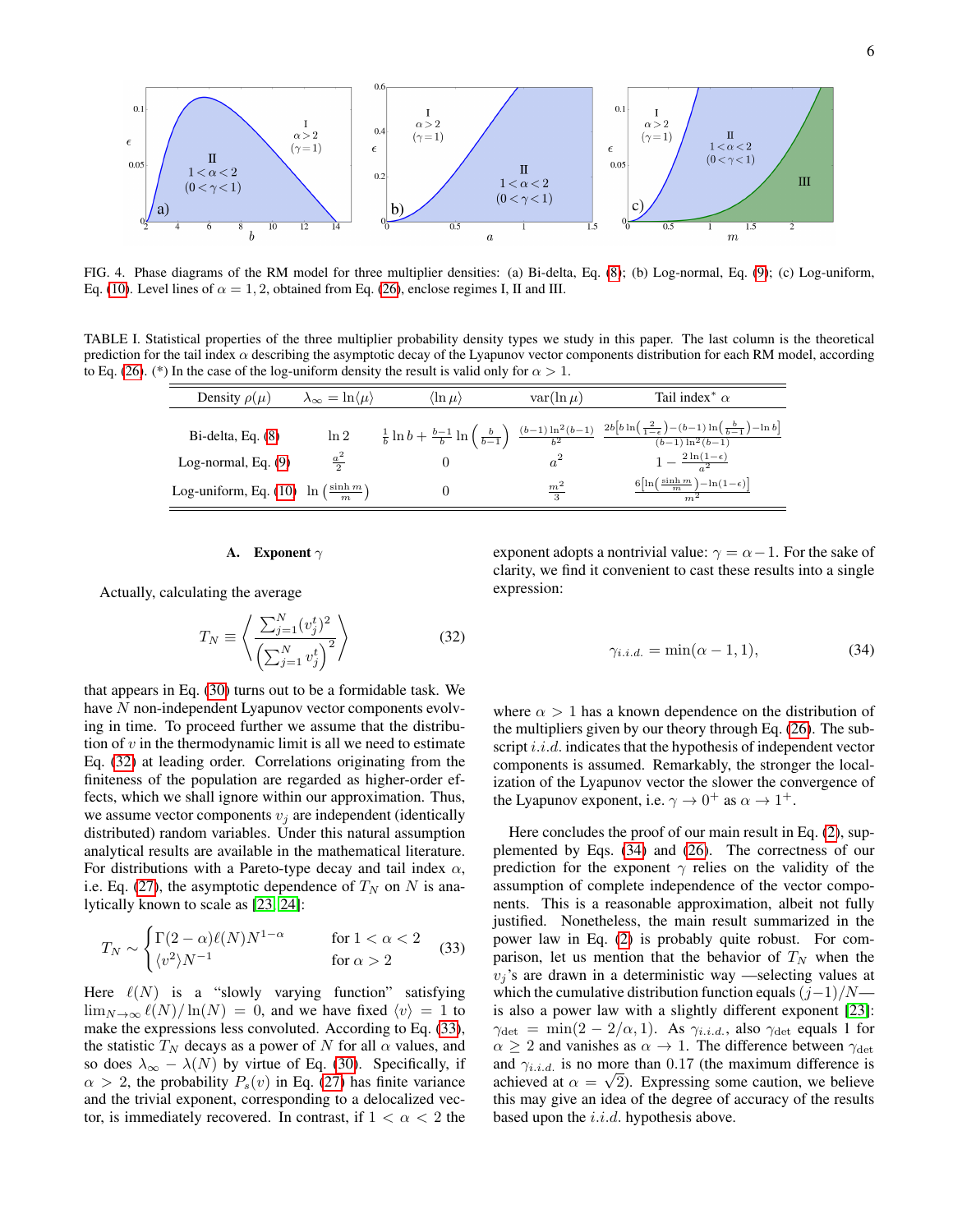

<span id="page-6-0"></span>FIG. 5. RM with bi-delta density. Numerical estimate of the power-law exponent  $-\gamma$  and comparison with the theory, Eqs. [\(26\)](#page-3-6), and [\(34\)](#page-5-3), see also Table [I](#page-5-4) for  $b = 4$  in (a), and  $\epsilon = 0.02$  in (b). The background shading in both panels indicates parameter values inside region II of Fig. [4\(](#page-5-0)a).

#### B. Numerical results

In this section we test the validity of our results for the RM model with the three multipliers density types summarized in Table [I.](#page-5-4) Actually, a thorough numerical verification of the predicted phase diagrams in Fig. [4](#page-5-0) is far too demanding. Alternatively, we can determine numerically the exponent  $\gamma$  along selected sections of the phase diagrams. For specific parameter values,  $\lambda(N)$  is measured for several system sizes (up to  $N = 409600$ , and the value of  $-\gamma$  is the slope obtained from the linear fit ln[ $\lambda_{\infty} - \lambda(N)$ ] =  $k - \gamma \ln N$ , where  $\lambda_{\infty}$  is known to be  $\ln \langle \mu \rangle$ .



<span id="page-6-1"></span>FIG. 6. RM model with log-normal density with  $a = 1$ . Numerical determination of the exponent  $\gamma$  as the coupling  $\epsilon$  is varied and comparison with our theoretical prediction.

# *2. Log-normal multiplier density*

In Fig. [6,](#page-6-1) we monitor  $\gamma$  as a function of the coupling parameter for  $a = 1$ . The numerical results and theory are in reasonable agreement, in our opinion, and the general trend of  $\gamma$  is fairly reproduced. As a side note, we point out that including the exact value of  $\lambda_{\infty} = \ln \langle \mu \rangle$  in the fittings is crucial. The actual values of the multipliers are affected by the accuracy of the Gaussian random number generator, such that the difference between the numerical value of  $\ln \langle \mu \rangle$  and the expected value  $a^2/2 = 1/2$  is of the order of  $10^{-3}$ .

#### *3. Log-uniform multiplier density*

Figure [7](#page-7-1) shows the empirical values of  $\gamma$  as a function of m for  $\epsilon = 0.02$ . As m grows, the values of the random multipli-

### *1. Bi-delta multiplier density*

Irrespective of the particular values of b and  $\epsilon$ , the Lyapunov exponent converges to  $\lambda_{\infty} = \ln \langle \mu \rangle = \ln 2$ . In Figs. [5\(](#page-6-0)a) and [5\(](#page-6-0)b), the numerical estimations of  $-\gamma$  are represented at fixed b and fixed  $\epsilon$ , respectively. For comparison, the theoretical prediction of  $\gamma$ , via Eq. [\(34\)](#page-5-3), and the  $\alpha$  value in Table [I](#page-5-4) are plotted as solid lines. As can be seen in both panels of Fig. [5,](#page-6-0) the exponent  $\gamma$  strongly depends on parameters. In panel (a) the elbow at  $\epsilon \approx 0.09$  is not accurately captured by the data, but the general behavior of  $\gamma$  is successfully reproduced. In Fig. [5\(](#page-6-0)b),  $\gamma$  significantly departs from the theory as b grows above 4. This is not surprising, as our numerical tests— see Fig. [12](#page-10-4) in the Appendix— already revealed the slow convergence to the asymptotic regime for moderate b values. In any case Fig. [5\(](#page-6-0)b) exhibits a trend of  $\gamma$  similar to the SB-GCM in Fig. [2](#page-1-3) with the same  $\epsilon$  value. In our view, this confirms the validity our analysis.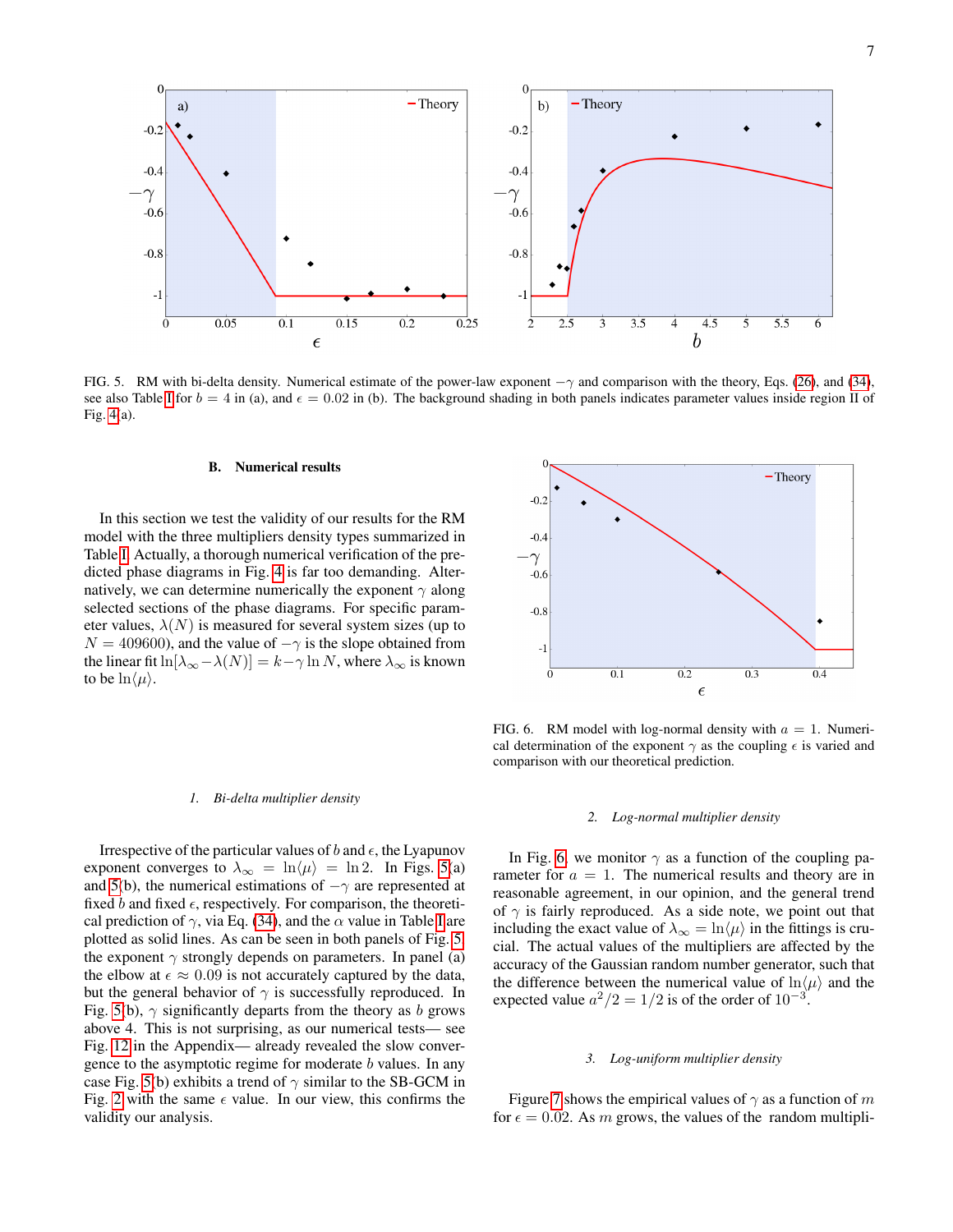

<span id="page-7-1"></span>FIG. 7. RM model with log-uniform density. Numerical results for the exponent  $\gamma$  as a function of parameter m for a coupling strength  $\epsilon = 0.02$ . The background shading indicates parameter values inside regions II (blue) and III (green) of Fig. [4\(](#page-5-0)c).

ers become increasingly scattered and, as already discussed, the boundary of the power-law behavior (corresponding to  $\alpha = 1$ ) is located at the critical value  $m_c = 1.422...$  As anticipated, strong finite-size effects in the simulations hinder the convergence of  $\gamma$  to zero, as m approaches  $m_c$ . Said that, we estimate the theory works reasonably well, given the complexity of the problem.

#### <span id="page-7-0"></span>IX. REGIME III

The goal of describing the Lyapunov dynamics in regime III requires a non trivial refinement of our theory. We advance that theoretical and computational obstacles have not allowed us to accomplish that goal so far. Nonetheless, it may be instructive to devote this section to enumerate the main difficulties we have encountered, and to discuss some partial results.

In contrast to regions I and II, in region III the components of the Lyapunov vector are strongly scattered, such that the limit  $v_{max}$  proportional to N cannot be ignored. Roughly speaking, the finiteness of the system is always relevant, and it is not even obvious if a density  $P_s(v)$  is meaningful in the thermodynamic limit.

# A. Vanishing diffusion coefficient

In order to confirm that the chaotic dynamics is selfaveraging in the thermodynamic limit we computed the diffusion coefficient, characterizing the intermittency of chaos [\[17,](#page-11-7) [25\]](#page-11-15). Before introducing our numerical results we briefly summarize a few basic notions. Let  $\lambda(\tau, t_0; N)$  be the finite-time Lyapunov exponent of a system of size N.

$$
\lambda(\tau, t_0; N) = \frac{1}{\tau} \ln \frac{\bar{v}^{t_0 + \tau}}{\bar{v}^{t_0}}.
$$
 (35)

This quantity depends on the time interval  $\tau$ , and on the state of the system through  $t_0$ . The LE is recovered in the limit



<span id="page-7-3"></span>FIG. 8. Numerical results for the diffusion coefficient defined by Eq. [\(36\)](#page-7-2) as a function of  $N$  for the RM model with log-uniform multiplier density and parameters  $\epsilon = 0.02$  and  $m = 2$ .

 $\lambda(N) = \lim_{\tau \to \infty} \lambda(\tau, t_0; N)$ . The diffusion coefficient d is an invariant that quantifies mean quadratic deviations from the average exponential growth of infinitesimal perturbations  $[17]$ :

<span id="page-7-2"></span>
$$
d(N) = \lim_{\tau \to \infty} \frac{\langle (\lambda(\tau, t_0; N)\tau - \lambda(N)\tau)^2 \rangle}{\tau}
$$
 (36)

In a generic chaotic system  $d$  is nonzero. In our RM model,  $d$ departs from zero, due to the fluctuations of the FTLE caused by  $\bar{\mu}^t$  and  $s^t$ , see Eq. [\(13\)](#page-2-2). To ascertain whether this fluctuation persists in the thermodynamic limit, we computed  $d(N)$ for several system sizes and fixed parameter values well inside region III ( $m = 2$  and  $\epsilon = 0.02$ ). The numerical result in Fig. [8](#page-7-3) shows that the decay of  $d(N)$  to zero is consistent with the inverse of the logarithm squared:  $d(N) \simeq c/\ln^2 N$ . To our surprise, this decay is robust over several decades. The fact that  $d(N \to \infty) \to 0$  implies that there exist a co-moving reference frame in which the Lyapunov vector is stationary in the thermodynamic limit.

# B. The Lyapunov vector

In view that a stationary density  $\tilde{P}_s(u)$  exists in the thermodynamic limit, we decided to measure it numerically for a large system size. In Fig. [9](#page-8-0) we can see the distribution of the (log-transformed) vector components from an average over 50 states. Notably, the tail decays with a slope that gives approximately  $\alpha = 0.85$ , which is appreciably steeper than the prediction from Eq. [\(26\)](#page-3-6):  $\alpha = 0.7276...$  As previously discussed, values of  $\alpha$  below 1 eventually yield too large vector components, above the maximal allowed value  $u_{max} = \ln N$ (for  $\bar{v} = 1$ ). For the example, in Fig. [9](#page-8-0) one can appreciate that the vector components are spread up to that limit:  $u_{max} = 14.3...$  We suspect that the slope progressively decreases as N grows, approaching to  $-1$  in the thermodynamic limit. Another possibility is the existence of a prefactor in the power law density. With an abuse of language: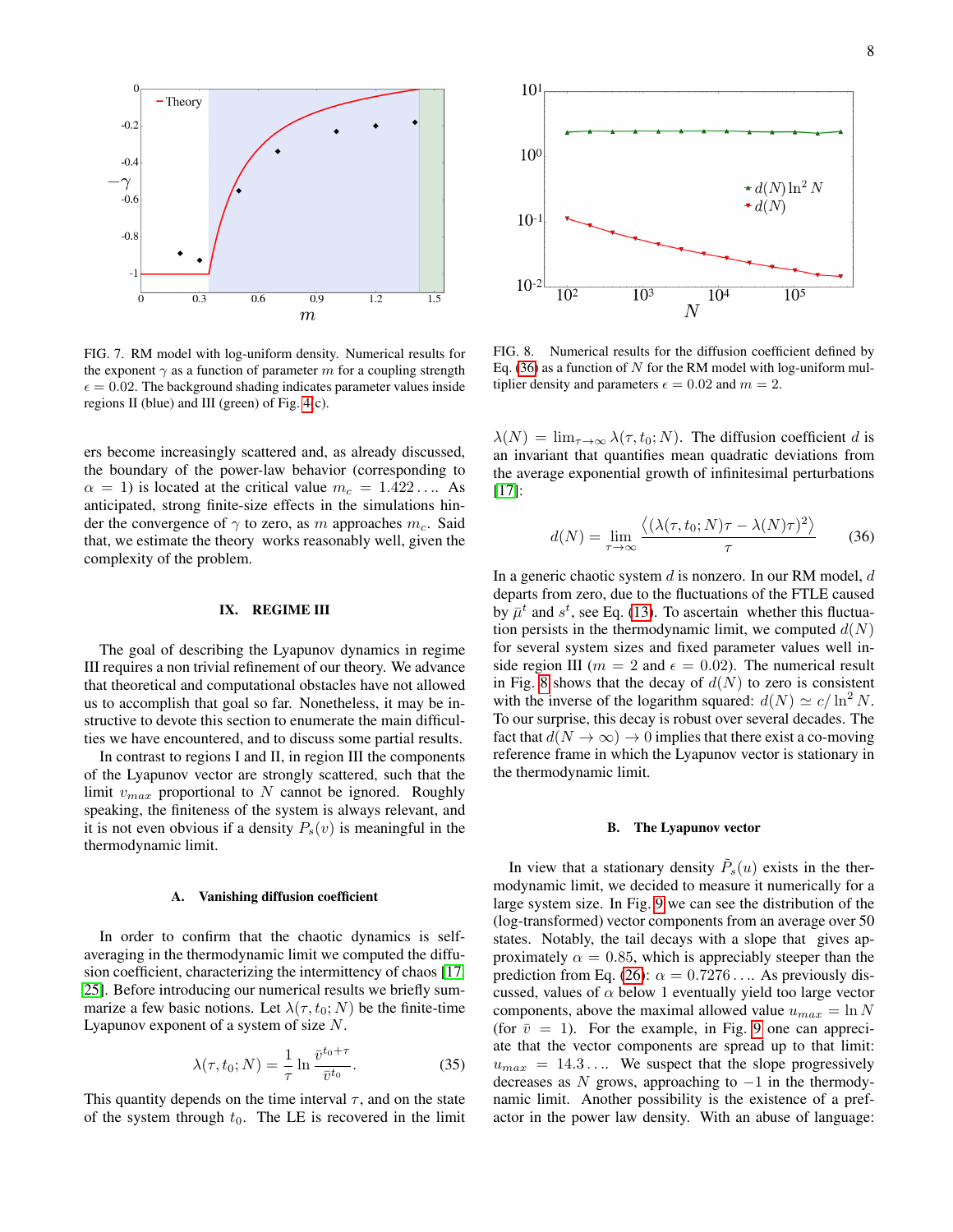

<span id="page-8-0"></span>FIG. 9. Numerical probability distribution of log-transformed vector components  $u_j = \ln v_j$  for the log-uniform RM model for a population of size  $N = 2^{14} \times 100 \approx 1.6 \times 10^6$ . Parameters are  $m = 4$  and  $\epsilon = 0.02$ . The histogram is an average over 50 vector configurations with  $\bar{v} = 1$ . The red and blue straight lines are exponentials  $\propto e^{-\alpha u}$ with  $\alpha = 1$  and 0.85, respectively.

 $\tilde{P}_s(u) \sim f(N)e^{-\alpha u}$ , with  $f(N) \sim N^{-1+\alpha}$ . An extensive and systematic numerical exploration might eventually clarify this issue.

#### C. Numerical exploration of the Lyapunov exponent

One important consequence of the decay to zero of the diffusion coefficient in regime III is that the constraint for  $\lambda_{\infty}$ in Eq. [\(16\)](#page-3-10) becomes the identity in Eq. [\(17\)](#page-3-0) (as in regimes I and II). The knowledge of  $\lambda_{\infty} = \ln \langle \mu \rangle$  persuaded us to explore the dependence of  $\lambda(N)$  numerically. Our guess is that the dependence must be logarithmic, as in the case of  $d(N)$ . For comparison, it is known that, in one-dimensional spatiotemporal extensive chaos,  $\lambda(L)$  and  $d(L)$  depend on the system size L algebraically as  $L^{-1}$  [\[4\]](#page-10-5) and  $L^{-1/2}$  [\[26,](#page-11-16) [27\]](#page-11-17), respectively. By analogy, we attempted to accommodate our LE to a generalized logarithmic scaling

<span id="page-8-2"></span>
$$
\lambda_{\infty} - \lambda(N) \simeq \frac{c}{\ln^{\delta} N} \tag{37}
$$

Comparatively, our results in Fig. [10](#page-8-1) are much less robust than those for  $d(N)$  in Fig. [8.](#page-7-3) As the system size increases the effective exponent  $\delta$  grows as well. We achieved systems sizes up to  $N \approx 4 \times 10^5$  in Fig. [10.](#page-8-1) For each value of m, all of them in region III, a different value of  $\delta$  flattens the curves at large N (notice the scaling with  $\ln^{\delta} N$  in the y-axis). As previously mentioned, in all cases there is a systematic increase of  $\delta$  as N grows. From our numerical results, we cannot discern if  $\delta$ takes a common asymptotic value or not.

# D. Rationale for a logarithmic law

The lack of diffusion in the thermodynamic limit, as well as a numerical check (not shown), indicates that  $s^t$  in Eq. [\(13\)](#page-2-2)



<span id="page-8-1"></span>FIG. 10. Rescaled LE difference  $[\lambda_{\infty} - \lambda(N)] \ln^{\delta} N$  for the loguniform RM model with  $\epsilon = 0.02$  and several values of the map parameter m. For each m value, a different value of  $\delta$  seems to be required to reach a plateau at large N.

fluctuates around 1 with a decreasing amplitude as  $N$  grows. As before, this allows us expanding the logarithm in Eq. [\(28\)](#page-4-3), and subsequently deriving the expression

$$
\lambda_{\infty} - \lambda(N) \propto \text{var}(\tilde{\mu}) T_N,
$$
\n(38)

where  $T_N$  is given by Eq. [\(32\)](#page-5-1), and  $\tilde{\mu}$  was defined in Sec. [VI.](#page-2-6) According to McLeish and O'Brien [\[23\]](#page-11-13),  $T_N \sim (\ln N)^{-1}$  if the tail index  $\alpha$  equals unity. This dependence would propagate up to  $\lambda(N)$ . Note, however, that the result in [\[23\]](#page-11-13) is fragile and breaks down under a change in the drawing rule of the vector components: If they are selected deterministically, then  $T_N \sim (\ln N)^{-2}$ . In the case of the Lyapunov vector, components are indeed not completely independent as the bound  $v_i < N$  (if  $\bar{v} = 1$ ) immediately introduces certain correlations. Should we expect a convergence as  $(\ln N)^{-\delta}$  for the LE with  $1 \le \delta \le 2$ ? Is the numerical value of  $\delta$  unique, or varies with the parameters? Unfortunately, we cannot give a proper answer to these questions at this stage, and they are left as open problems.

## X. DISCUSSION

#### A. Positive Multipliers: Regimes I, II, and III

Our theoretical findings, built upon the random multiplier model proposed by Takeuchi et al. [\[7\]](#page-11-1), support the existence of three scaling regimes for turbulent GCMs with positive multipliers. This result immediately contradicts the very expectation of a unique universal scaling law for the LE for this problem. Regimes I and II exhibit power law behavior with different exponents. For regime III, however, we could not determine the actual scaling properties, although everything indicates it converges slower than a power law. Having the exact value of  $\lambda_{\infty}$  allowed us to explore the conformity with a generalized logarithmic law, Eq. [\(37\)](#page-8-2). But, clearly, more theoretical work is needed to better characterize GCMs in this regime.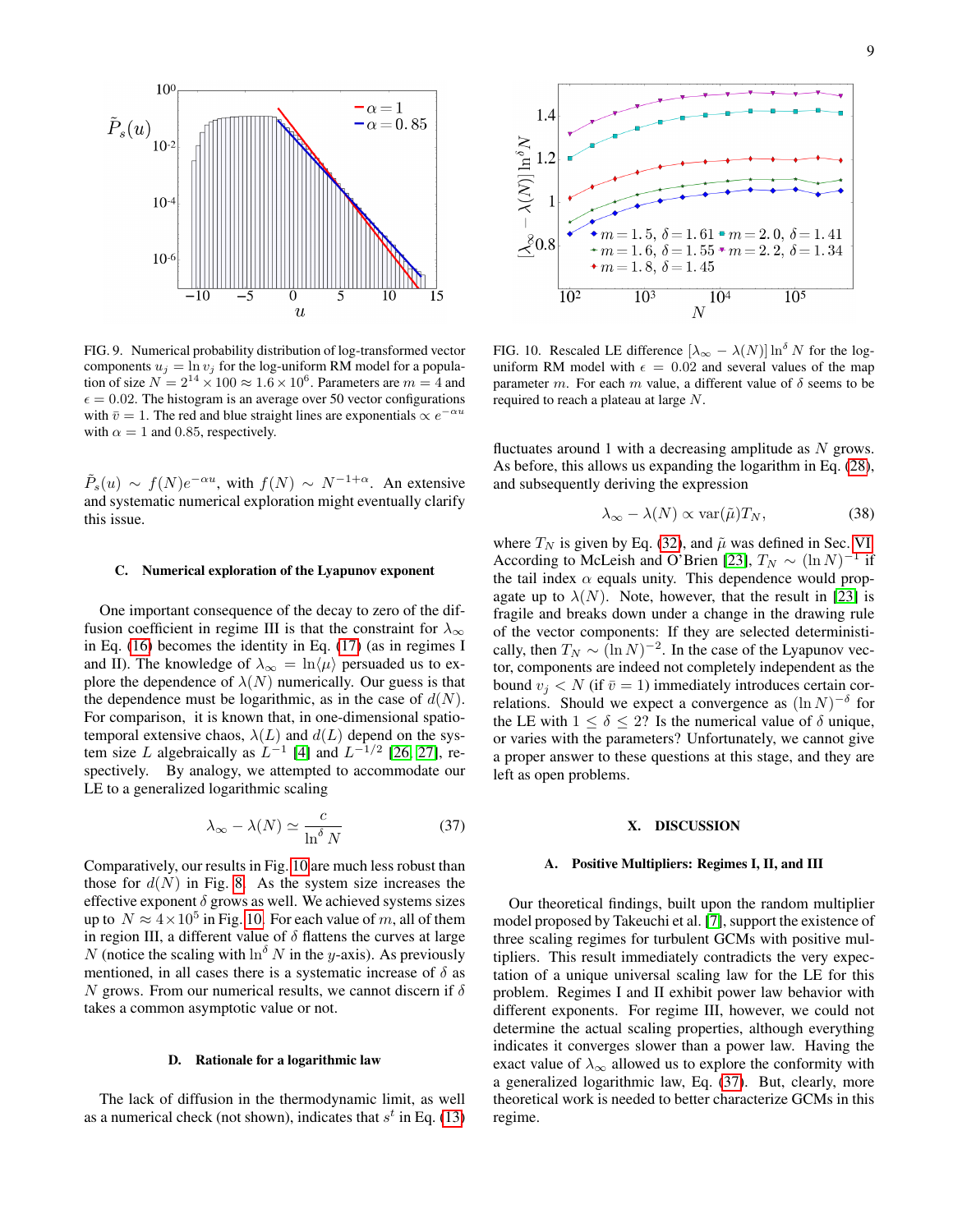Our results do not apply to turbulent GCMs in which positive and negative multipliers participate in the tangent dynamics. Nonetheless, our work immediately reveals that part of the analysis in [\[7\]](#page-11-1) is flawed. Let us enumerate, point-by-point, the key points leading us to this important conclusion:

- 1. The theoretical approximation in [\[7\]](#page-11-1) does not require any condition on the sign of the multipliers. As already explained, the lack of sign-defined multipliers translates into Lyapunov-vector components with both signs. To cope with this, in [\[7\]](#page-11-1), the Hopf-Cole transformation simply includes an absolute value:  $u_i^t = \ln |v_i^t|$ . Exclusively positive multipliers is a best-case scenario, since the Hopf-Cole transformation is invertible. If not, the problem is somehow brushed "under the carpet".
- 2. For positive multipliers the density of the Lyapunov vector components rapidly decays to 0 as  $v \rightarrow 0$  (or as  $u \rightarrow -\infty$ , see Figs. [3](#page-4-0) and [9.](#page-8-0) This is consistent with the asymptotic behavior of the stationary solution of the Fokker-Planck Eq. [\(23\)](#page-3-2). After straightforward calculations we get:  $\tilde{P}_s(u \to -\infty) \propto e^{-u^2/D}$  as  $u \to -\infty$ . This abrupt decay is perceived as a lower wall in the density. Such a lower wall is invoked by Takeuchi et al. [\[7\]](#page-11-1), see also Chap. 11 of [\[17\]](#page-11-7), although in their reasoning finite- $N$  and infinite- $N$  perspectives are intermingled. In deep contrast, if positive and negative multipliers exist there is no lower wall. In the empirical distribution shown in Fig. [11](#page-9-0) for a particular case (see caption), we observe  $\tilde{P}_s(u \to -\infty) \propto e^u$ , implying  $P_s(v \rightarrow 0) = \text{const.}$  This is not consistent with the Fokker-Planck equation. The case of positive multipliers is, again, in better agreement with the ideas in [\[7\]](#page-11-1).
- 3. In spite of the apparent validity of the Fokker-Planck equation (at least, for positive multipliers), the predicted logarithmic scaling law in [\[7\]](#page-11-1) is in conflict with our results, which also relay on the Fokker-Planck equation. The origin of the discrepancy is elucidated next.
- 4. In the work by Takeuchi et al. the scaling law [\(1\)](#page-0-0) is exclusively derived from the Fokker-Planck equation. This entails moving back and forth between finite and infinite N cases. In particular, Takeuchi et al. assumed that for finite  $N$  the Fokker-Planck Eq. [\(20\)](#page-3-1) remains essentially true replacing  $\lambda_{\infty}$  by  $\lambda(N)$ . This assumption is crucial, but questionable, since the growth rate of the Lyapunov vector suffers fluctuations (i.e., diffusion), and there is not a co-moving reference frame (for finite N). In Ref. [\[7\]](#page-11-1), changing  $\lambda_{\infty}$  by  $\lambda(N)$  modifies  $\tilde{P}_s(u)$  as the decay rate  $\alpha$  becomes N-dependent. The reasoning proceeds noticing that if  $N$  is finite the maximal vector component is about  $u_{max}$  such that  $\int_{u_{max}}^{\infty} \tilde{P}_s(u) du \sim N^{-1}$ . For this scaling relation to



<span id="page-9-0"></span>FIG. 11. Probability density  $\tilde{P}_s(u)$  obtained form numerical simulations of the RM model with positive and negative multipliers distributed according to a bi-delta density:  $\rho_{BD\pm}(\mu) = \frac{1}{b}\delta(\mu$  $b) + \frac{b-1}{b}\delta[\mu + b/(b-1)].$  This density corresponds to an isolated skewed-tent map. The parameters are the same as in Fig. [3:](#page-4-0)  $\epsilon = 0.02, b = 3$ . For small  $u = \log|v|$ ,  $\tilde{P}_s(u) \propto e^u$ , or equivalently  $P_s(|v| \to 0) = \text{const.}$ 

hold true it is required that

$$
\lambda(N) - \langle \ln \mu \rangle - \ln(1 - \epsilon) \simeq \frac{D}{2} (1 + c/\ln N). \tag{39}
$$

- Unfortunately, this prediction is already erroneous at leading order. It implies  $\lambda_{\infty}$  and D are linked through  $\lambda_{\infty} - \langle \ln \mu \rangle - \ln(1 - \epsilon) = \frac{D}{2}$ , and this yields  $\alpha = 1$  for  $N \to \infty$ , irrespective of the parameter values. These implications are at odds with the numerical evidence, see e.g. Fig. [3.](#page-4-0)
- 5. In our work, we have used the Fokker-Planck equation only to get the tail index  $\alpha$  of  $P_s(v)$  in the thermodynamic limit. The value of  $\lambda_{\infty}$ , and an analytic formula relating  $\lambda(N)$  with  $\alpha$  and the multipliers' statistics are both derived here independently of the Fokker-Planck equation. This was possible thanks to the positiveness of the multipliers.
- 6. Our theory predicts the value of  $\lambda_{\infty}$ , which reduces the number of fitting parameters and makes us to be confident with the numerical tests of the theory.
- 7. It might be argued that, apparently, the numerical results in [\[7\]](#page-11-1) support the logarithmic scaling law [\(1\)](#page-0-0). There, however,  $\lambda_{\infty}$  was a fitting parameter, what, in our experience, introduces a substantial uncertainty and makes it impossible to really distinguish a logarithmic law from a power-law with small exponent  $\gamma$ . When  $\lambda_{\infty}$  is theoretically known, as we have shown here, the power-law scaling can be established— with an exponent that is model parameter dependent— in regimes I and II, or even a more involved functional form in regime III.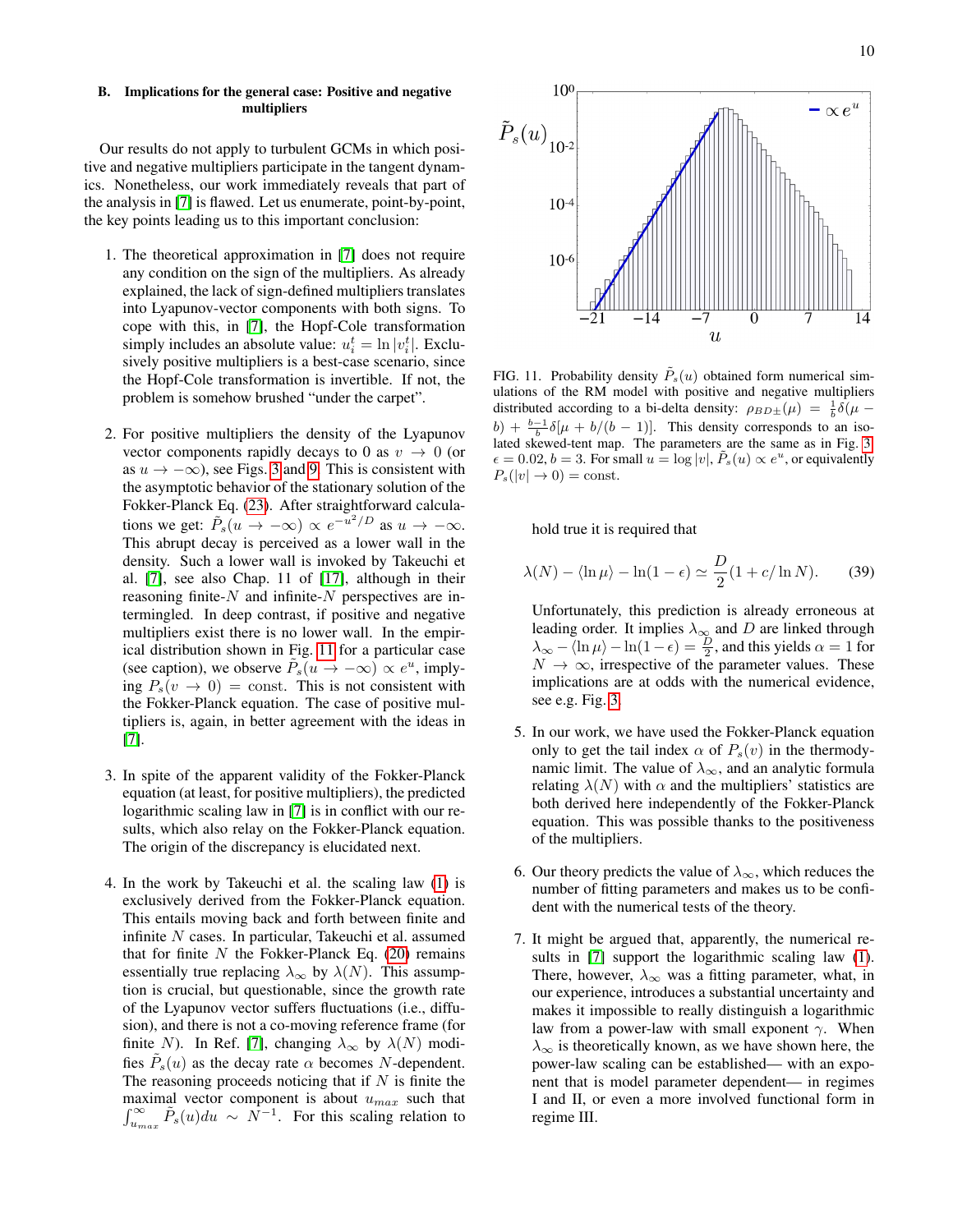All in all, we conclude that the actual scaling law (or laws) for turbulent GCMs with multipliers adopting both signs remains an open problem. For comparison, we note that in standard one-dimensional coupled-map lattices the sign of the multipliers does not play a significant role. In fact, for an asymptotically small coupling  $\epsilon$ , the LE always varies as  $c/\ln \epsilon$  [\[5\]](#page-10-3). If the sign of the multipliers changes or not only alters the scaling factor  $c$ . In addition, the convergence of the LE with the system size N generically scales as  $N^{-1}$ . Remarkably, the theory is based on a mapping of the tangent dynamics to a simple stochastic partial-differential equation, in which all the Lyapunov vector components have the same sign [\[4,](#page-10-5) [28\]](#page-11-18).

Should we expect similar insensitivity of the LE with the multipliers sign in GCMs? This is an open problem that deserves a careful scrutiny. At this point our results constitute new evidence of the complex behavior of deceptively simple GCMs.

# ACKNOWLEDGMENTS

D.V. acknowledges support by Agencia Estatal de Investigación and Fondo Social Europeo (Spain) under the doctoral fellowship No. BES-2017-081808 of the FPI Programme. We acknowledge support by Agencia Estatal de Investigacion´ and Fondo Europeo de Desarrollo Regional under Project No. FIS2016-74957-P (AEI/FEDER, EU).

# APPENDIX: DERIVATION OF EQ. (30) AND NUMERICAL TESTS

For simplicity, we start approximating  $\bar{\mu}$  by  $\langle \mu \rangle$  in Eq. [\(28\)](#page-4-3), and re-write it in terms of the deviations from the expected muliplier value  $\delta \mu_j^t = \mu_j^t - \langle \mu \rangle$ :

<span id="page-10-6"></span>
$$
\lambda(N) \simeq \lambda_{\infty} + \left\langle \ln \left[ 1 + \frac{1 - \epsilon}{\langle \mu \rangle} \frac{\sum_{j=1}^{N} \delta \mu_{j}^{t} v_{j}^{t}}{\sum_{j=1}^{N} v_{j}^{t}} \right] \right\rangle \tag{A1}
$$

If N is large we can Taylor expand the logarithm:  $ln(1+x)$  =  $x - x^2/2 + \cdots$ , where the first order of the expansion is zero, and we truncate at second order:

$$
\lambda_{\infty} - \lambda(N) \simeq \frac{(1 - \epsilon)^2}{2\langle \mu \rangle^2} \left\langle \left( \frac{\sum_{j=1}^N \delta \mu_j^t v_j^t}{\sum_{j=1}^N v_j^t} \right)^2 \right\rangle \tag{A2}
$$

The numerator of the average in the right-hand side can be further simplified. Given that the  $\delta \mu_j^t$  are completely uncorrelated and have zero mean, we can expand the square and cancel out all (covariance-like) cross-products. Doing so we get this expression:

<span id="page-10-7"></span>
$$
\lambda_{\infty} - \lambda(N) \simeq \frac{(1 - \epsilon)^2}{2\langle \mu \rangle^2} \left\langle \frac{\sum_{j=1}^N (\delta \mu_j^t)^2 (v_j^t)^2}{\left(\sum_{j=1}^N v_j^t\right)^2} \right\rangle \tag{A3}
$$

The average in the right-hand side, denoted  $\Psi$  for short, is far from trivial. As a first check, we represent in Fig. [12\(](#page-10-4)a) the two sides of this equation with data obtained from numerical simulations of the RM model with the bi-delta density. Several values of parameter b were selected as well as a common coupling constant  $\epsilon = 0.02$ . For the larger b values we may appreciate deviations from the bisectrix, which can only be attributed to the slow convergence of the Taylor expansion of the logarithm. Indeed, our numerical tests of Eq. [\(A1\)](#page-10-6) yield a quasi perfect agreement between theory and data for all b values. This evidences the risk of relying on numerical simulations alone, given that the asymptotic regime shows up at prohibitively large system sizes for some parameter values. In the particular case of the bi-delta density, it is already difficult to observe the asymptotic decay for b above 4.



<span id="page-10-4"></span>FIG. 12. Numerical tests of Eq. [\(A3\)](#page-10-7) (a) and Eq. [\(30\)](#page-4-2) (b) for the bidelta RM model with  $\epsilon = 0.02$  and  $b = \{3, 4, 6, 8, 16\}$ . (a) The label  $\Psi$  in the x-axis stands for the right-hand side of Eq. [\(A3\)](#page-10-7). The data progressively deviate from the bisectrix (dashed line) as b increases. For each value of  $b$  the left most point corresponds to the largest size  $N = 102400$  (b) The same as (a), but now  $\Upsilon$  in the x-axis denotes the right-hand side of Eq. [\(30\)](#page-4-2).

If the multipliers do not exhibit large fluctuations we can approximate  $(\delta \mu_j^t)^2$  by the variance of  $\mu$ , and obtain Eq. [\(30\)](#page-4-2) In Fig. [12\(](#page-10-4)b) we test Eq. [\(30\)](#page-4-2) setting  $\epsilon = 0.02$  and the bi-delta density  $(8)$  for several values of  $b$ . The results are comparable to those in Fig. [12\(](#page-10-4)a), evidencing that putting the variance of  $\mu$  out of the average does not deteriorate the accuracy of the approximation.

- <span id="page-10-0"></span>[1] P. Bergé, Y. Pomeau, and C. Vidal, Order within Chaos (Wiley, New York, 1986).
- <span id="page-10-1"></span>[2] M. Cencini, F. Cecconi, and A. Vulpiani, *Chaos: From Simple Models to Complex Systems*, Advances in Statistical Mechanics (Book 17) (World Scientific, Singapore, 2010).
- <span id="page-10-2"></span>[3] T. Bohr, M. H. Jensen, G. Paladin, and A. Vulpiani, *Dynami-*

*cal Systems Approach to Turbulence* (Cambridge, Cambridge, 1988).

- <span id="page-10-5"></span>[4] A. Pikovsky and A. Politi, Dynamic localization of Lyapunov vectors in spacetime chaos, Nonlinearity 11, 1049 (1998).
- <span id="page-10-3"></span>[5] F. Cecconi and A. Politi, An analytic estimate of the maximum Lyapunov exponent in products of tridiagonal random matrices,